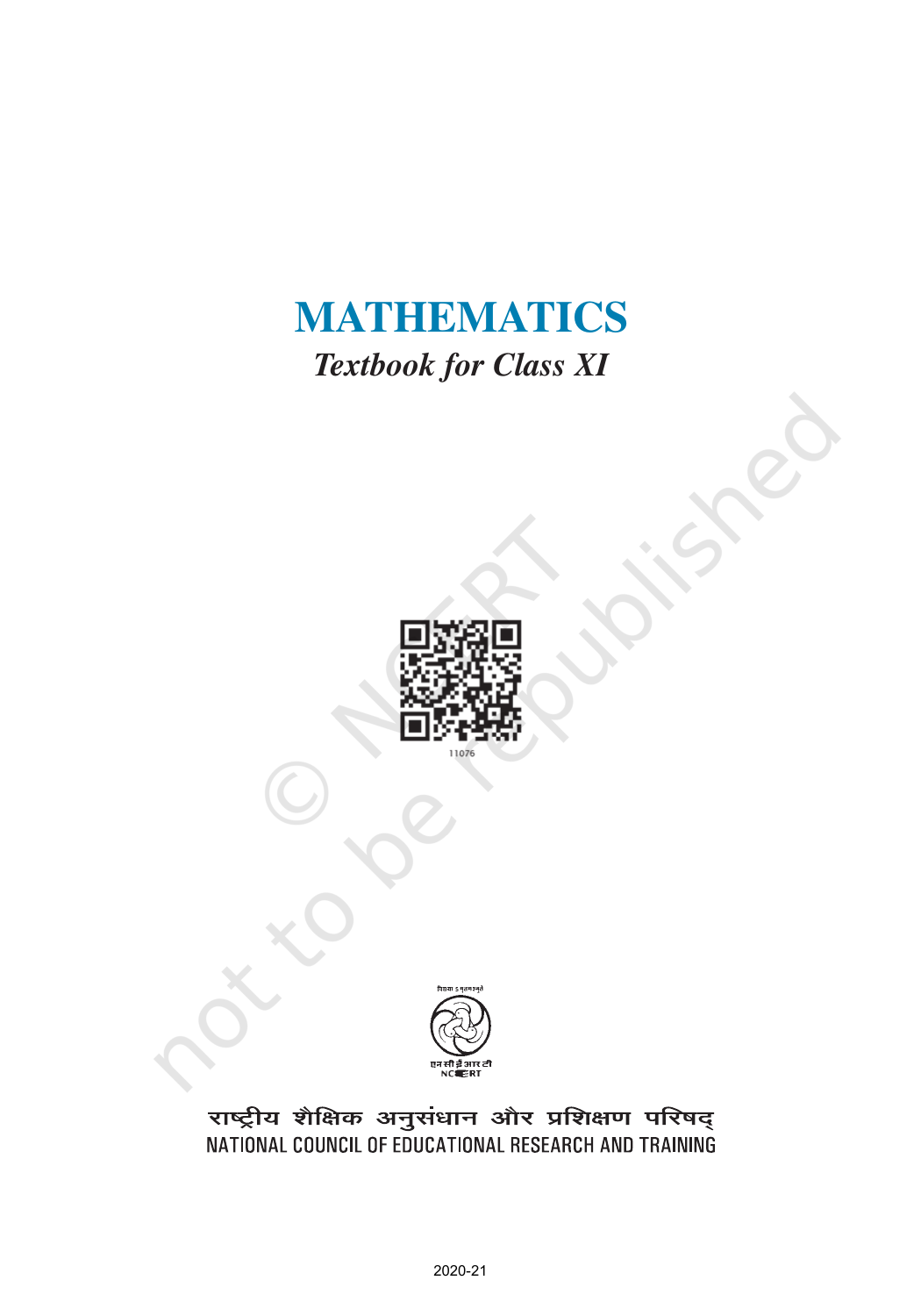#### *First Edition*

*February 2006 Phalguna 1927*

#### *Reprinted*

*October 2006 Kartika 1928 November 2007 Kartika 1929 December 2008 Pausa 1930 December 2009 Agrahayana 1931 January 2011 Pausa 1932 February 2012 Magha 1933 December 2012 Pausa 1934 November 2013 Kartika 1935 December 2014 Pausa 1936 May 2016 Vaishakha 1938 December 2016 Pausa 1938 December 2017 Agrahayana 1939 January 2019 Pausa 1940 August 2019 Shravana 1941*

#### PD 450T BS

*© National Council of Educational Research and Training, 2006*

#### ₹210.00

*Printed on 80 GSM paper with NCERT watermark*

Published at the Publication Division by the Secretary, National Council of Educational Research and Training, Sri Aurobindo Marg, New Delhi 110 016 and printed at Green World Publications (India) Pvt. Ltd., Mander Mode, Bamrauli, Allahabad (U.P.) 211 003

#### ISBN 81-7450-486-9

#### **ALL RIGHTS RESERVED**

- □ No part of this publication may be reproduced, stored in a retrieval system or transmitted, in any form or by any means, electronic, mechanical, photocopying, recording or otherwise without the prior permission of the publisher.
- $\Box$  This book is sold subject to the condition that it shall not, by way of trade, be lent, re-sold, hired out or otherwise disposed of without the publisher's consent, in any form of binding or cover other than that in which it is published.
- □ The correct price of this publication is the price printed on this page, Any revised price indicated by a rubber stamp or by a sticker or by any other means is incorrect and should be unacceptable.

#### **OFFICES OF THE PUBLICATION DIVISION, NCERT**

NCERT Campus Sri Aurobindo Marg<br>New Delhi 110 016

108, 100 Feet Road Hosdakere Halli Extension Banashankari III Stage<br>Bengaluru 560 085

Navjivan Trust Building P.O.Navjivan **Ahmedabad 380 014 Phone : 079-27541446**

CWC Campus Opp. Dhankal Bus Stop Panihati<br>Kolkata 700 114 CWC Complex Maligaon<br>Guwahati 781 021

**New Delhi 110 016 Phone : 011-26562708**

**Bengaluru 560 085 Phone : 080-26725740**

**Kolkata 700 114 Phone : 033-25530454**

**Guwahati 781 021 Phone : 0361-2674869**

#### Publication Team

| Head, Publication<br>Division | : M. Siraj Anwar                          |
|-------------------------------|-------------------------------------------|
| Chief Editor                  | : Shveta Uppal                            |
| Chief Production<br>Officer   | : Arun Chitkara                           |
| Chief Business<br>Manager     | : Bibash Kumar Das                        |
| Editor                        | : Bijnan Sutar                            |
|                               | Production Assistant : Prakash Veer Singh |

Cover and Layout *Arvinder Chawla*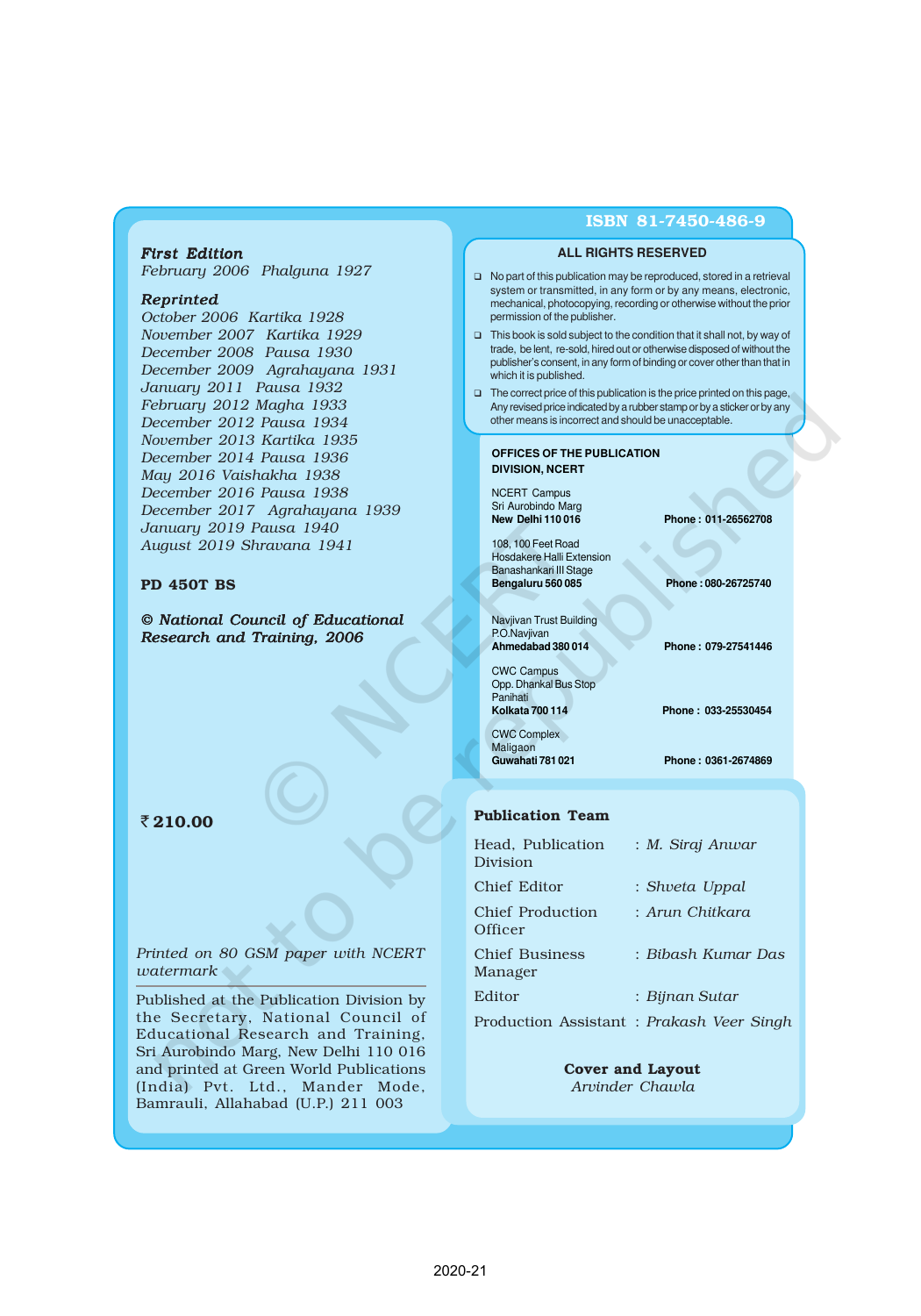## **Foreword**

The National Curriculum Framework (NCF), 2005, recommends that children's life at school must be linked to their life outside the school. This principle marks a departure from the legacy of bookish learning which continues to shape our system and causes a gap between the school, home and community. The syllabi and textbooks developed on the basis of NCF signify an attempt to implement this basic idea. They also attempt to discourage rote learning and the maintenance of sharp boundaries between different subject areas. We hope these measures will take us significantly further in the direction of a child-centred system of education outlined in the National Policy on Education (1986).

The success of this effort depends on the steps that school principals and teachers will take to encourage children to reflect on their own learning and to pursue imaginative activities and questions. We must recognise that given space, time and freedom, children generate new knowledge by engaging with the information passed on to them by adults. Treating the prescribed textbook as the sole basis of examination is one of the key reasons why other resources and sites of learning are ignored. Inculcating creativity and initiative is possible if we perceive and treat children as participants in learning, not as receivers of a fixed body of knowledge.

These aims imply considerable change in school routines and mode of functioning. Flexibility in the daily time-table is as necessary as rigour in implementing the annual calendar so that the required number of teaching days are actually devoted to teaching. The methods used for teaching and evaluation will also determine how effective this textbook proves for making children's life at school a happy experience, rather than a source of stress or boredom. Syllabus designers have tried to address the problem of curricular burden by restructuring and reorienting knowledge at different stages with greater consideration for child psychology and the time available for teaching. The textbook attempts to enhance this endeavour by giving higher priority and space to opportunities for contemplation and wondering, discussion in small groups, and activities requiring hands-on experience.

The National Council of Educational Research and Training (NCERT) appreciates the hard work done by the Textbook Development Committee responsible for this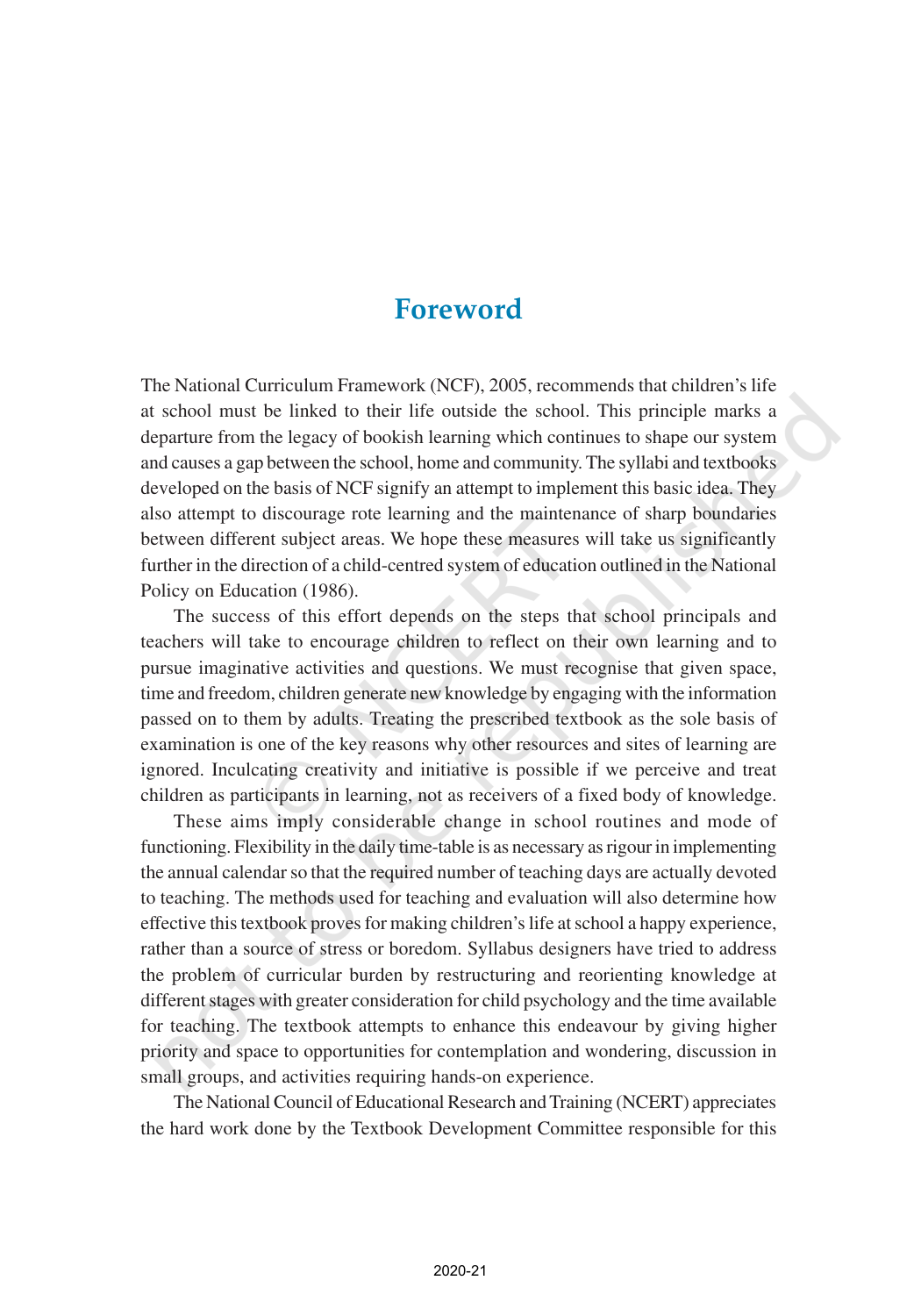book. We wish to thank the Chairperson of the advisory group in Science and Mathematics, Professor J.V. Narlikar and the Chief Advisor for this book Professor P.K. Jain for guiding the work of this committee. Several teachers contributed to the development of this textbook; we are grateful to their principals for making this possible. We are indebted to the institutions and organisations which have generously permitted us to draw upon their resources, material and personnel. We are especially grateful to the members of the National Monitoring Committee, appointed by the Department of Secondary and Higher Education, Ministry of Human Resource Development under the Chairpersonship of Professor Mrinal Miri and Professor G.P. Deshpande, for their valuable time and contribution. As an organisation committed to the systemic reform and continuous improvement in the quality of its products, NCERT welcomes comments and suggestions which will enable us to undertake further revision and refinement.

*Director* New Delhi National Council of Educational *20 December 2005* Research and Training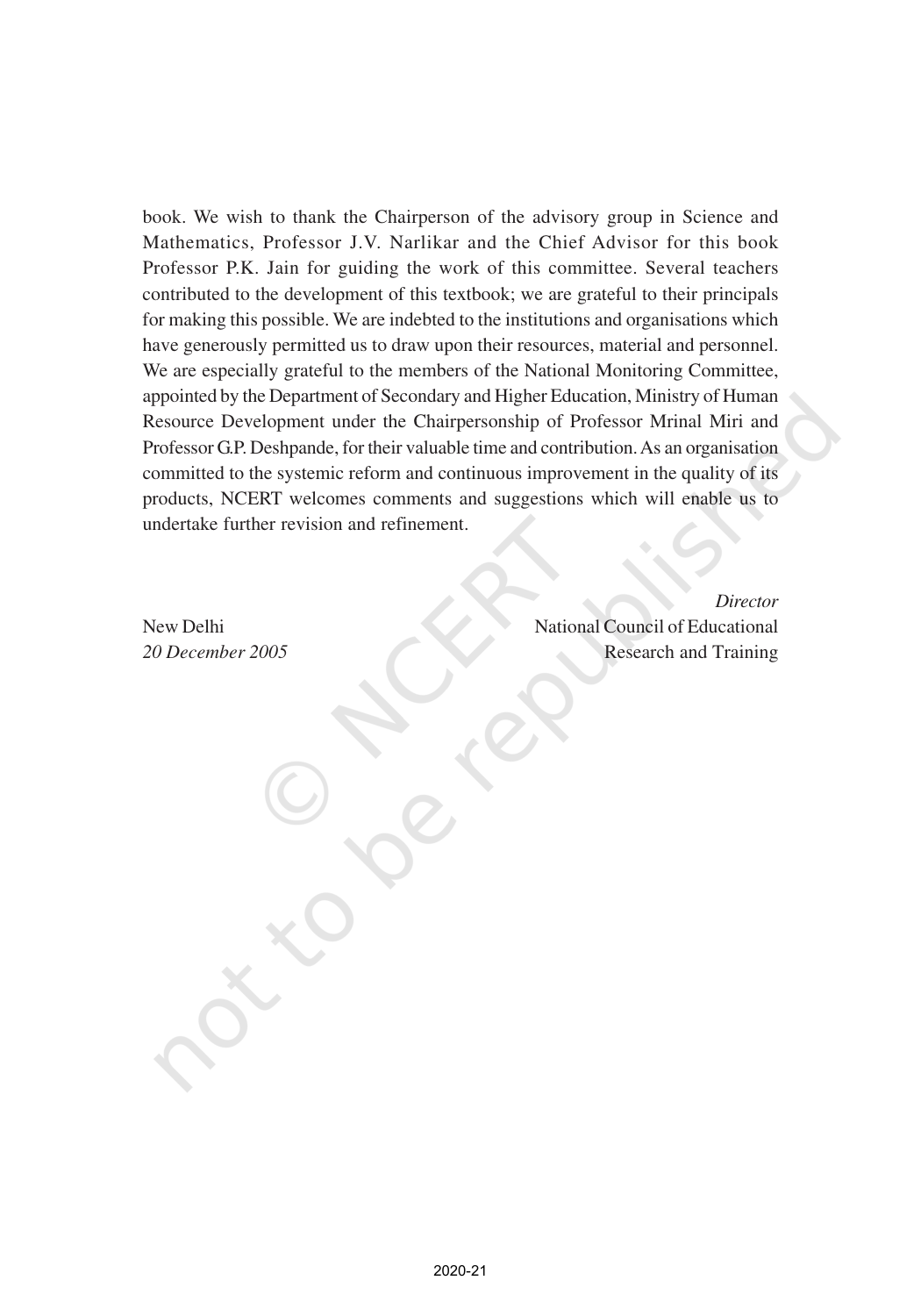## **Textbook Development Committee**

**CHAIRPERSON, ADVISORY GROUP IN SCIENCE AND MATHEMATICS** J.V. Narlikar, *Emeritus Professor,* Chairman, Advisory Committee Inter University Centre for Astronomy & Astrophysics (IUCCA), Ganeshkhind, Pune University, Pune **CHIEF ADVISOR** P.K. Jain, *Professor,* Department of Mathematics, University of Delhi, Delhi **CHIEF COORDINATOR** Hukum Singh, *Professor,* DESM, NCERT, New Delhi **MEMBERS** A.K. Rajput, *Associate Professor,* RIE Bhopal, M.P. A.K. Wazalwar, *Associate Professor,* DESM NCERT, New Delhi B.S.P. Raju, *Professor,* RIE Mysore, Karnataka C.R. Pradeep, *Assistant Professor,* Department of Mathematics, Indian Institute of Science, Bangalore, Karnataka. Pradeepto Hore, *Sr. Maths Master*, Sarla Birla Academy Bangalore, Karnataka. S.B. Tripathy, *Lecturer*, Rajkiya Pratibha Vikas Vidyalaya, Surajmal Vihar, Delhi. S.K.S. Gautam, *Professor,* DESM, NCERT, New Delhi Sanjay Kumar Sinha, *P.G.T.,* Sanskriti School Chanakyapuri, New Delhi. Sanjay Mudgal, *Lecturer,* CIET, New Delhi Sneha Titus, *Maths Teacher,*Aditi Mallya School Yelaharika, Bangalore, Karnataka Sujatha Verma, *Reader* in Mathematics, IGNOU, New Delhi. Uaday Singh, *Lecturer,* DESM, NCERT, New Delhi. **MEMBER-COORDINATOR**

V.P. Singh, *Associate Professor,* DESM, NCERT, New Delhi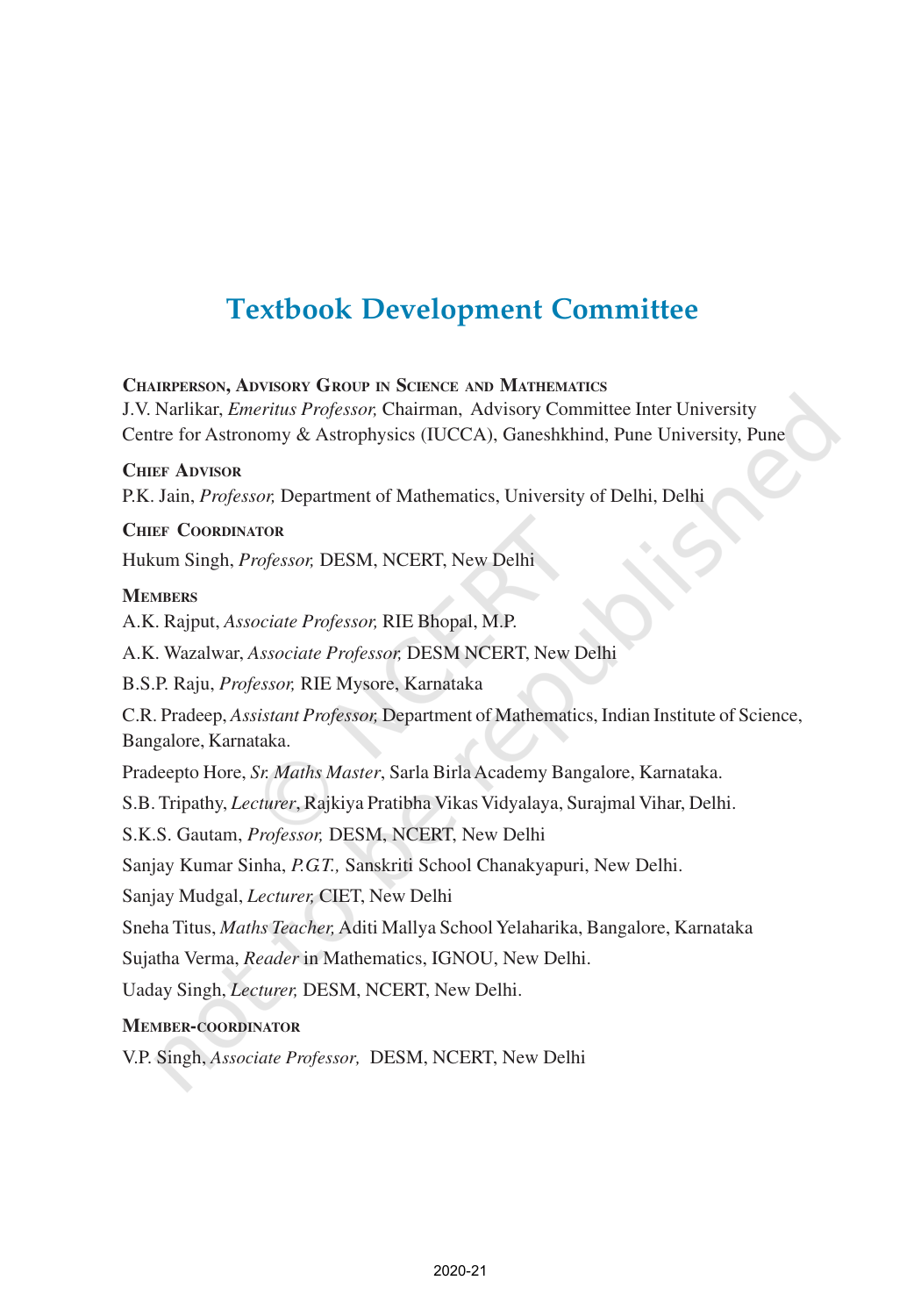### **Acknowledgements**

The Council gratefully acknowledges the valuable contributions of the following participants of the Textbook Review Workshop: P. Bhaskar Kumar, *P.G.T.,* Jawahar Navodaya Vidyalaya, Ananthpur, (A.P.); Vinayak Bujade, *Lecturer,* Vidarbha Buniyadi Junior College, Sakkardara Chowk Nagpur, Maharashtra; Vandita Kalra, *Lecturer,* Sarvodaya Kanya Vidyalaya Vikashpuri District Centre, New Delhi; P.L. Sachdeva Deptt. of Mathematics, Indian Institute of Science, Bangalore, Karnataka; P.K.Tiwari *Assistant Commissioner (Retd.),* Kendriya Vidyalaya Sangathan; Jagdish Saran, Department of Statistics, University of Delhi; Quddus Khan, *Lecturer,* Shibli National P.G. College Azamgarh (U.P.); Sumat Kumar Jain, *Lecturer,* K.L. Jain Inter College Sasni Hathras (U.P.); R.P. Gihare, *Lecturer* (BRC), Janpad Shiksha Kendra Chicholi Distt. Betul (M.P.); Sangeeta Arora, *P.G.T.,* A.P.J. School Saket, New Delhi; P.N. Malhotra, *ADE* (Sc.), Directorate of Education, Delhi; D.R. Sharma, *P.G.T.,* J.N.V. Mungespur, Delhi; Saroj, *P.G.T.* Government Girls Sr. Secondary School, No. 1, Roop Nagar, Delhi, Manoj Kumar Thakur, *P.G.T.*, D.A.V. Public School, Rajender Nagar, Sahibabad, Ghaziabad (U.P.) and R.P. Maurya, *Reader,* DESM, NCERT, New Delhi.

Acknowledgements are due to Professor M. Chandra, *Head,* Department of Education in Science and Mathematics for her support.

The Council acknowledges the efforts of the Computer Incharge, Deepak Kapoor; Rakesh Kumar, Kamlesh Rao and Sajjad Haider Ansari, D.T.P. Operators; Kushal Pal Singh Yadav, Copy Editor and Proof Readers, Mukhtar Hussain and Kanwar Singh.

The contribution of APC–Office, administration of DESM and Publication Department is also duly acknowledged.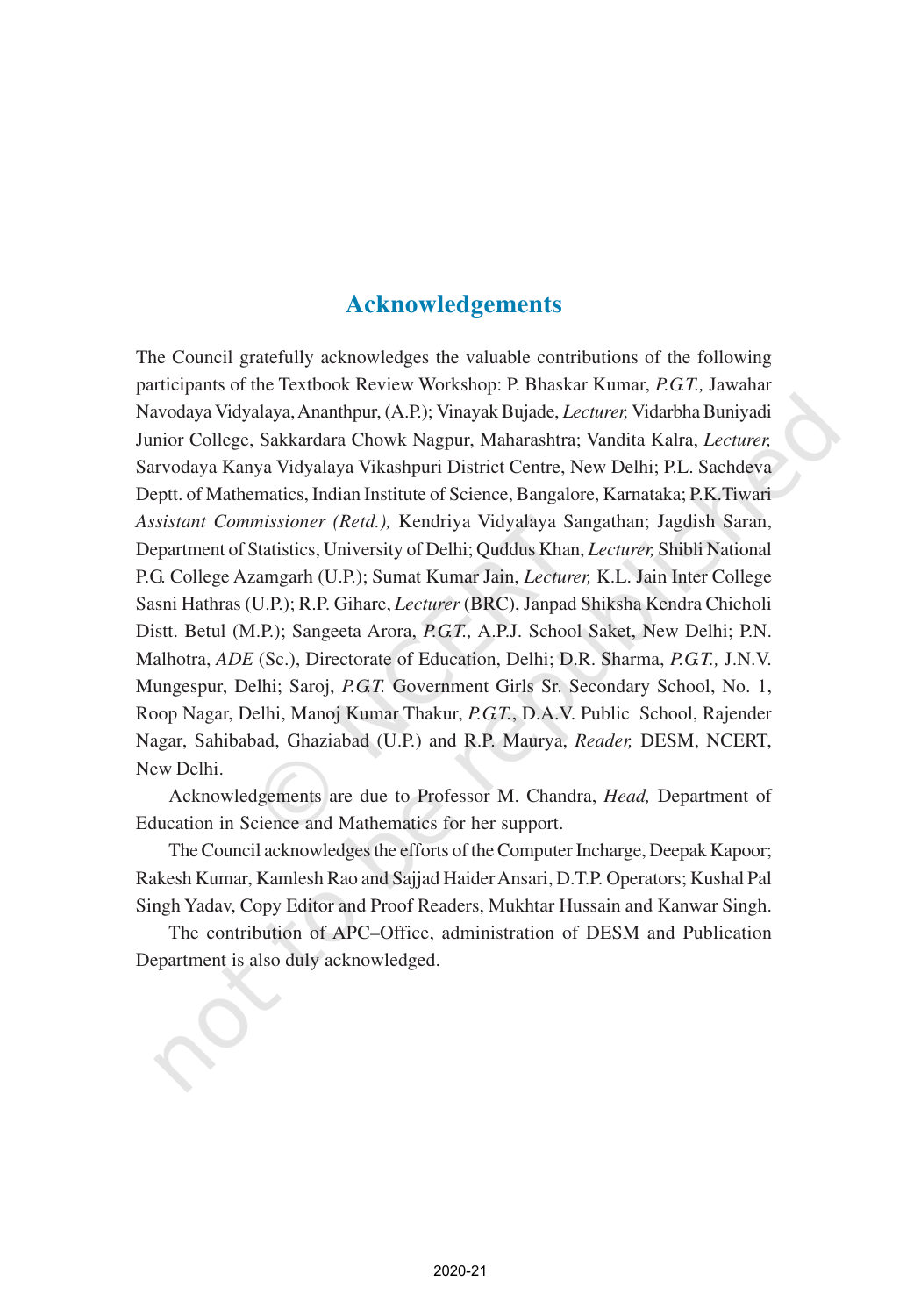## **Contents**

|    |             | Foreword                                                      | iii |
|----|-------------|---------------------------------------------------------------|-----|
| 1. | <b>Sets</b> |                                                               |     |
|    | 1.1         | Introduction                                                  |     |
|    | 1.2         | Sets and their Representations                                | 1   |
|    | 1.3         | The Empty Set                                                 | 5   |
|    | 1.4         | Finite and Infinite Sets                                      | 6   |
|    | 1.5         | Equal Sets                                                    | 7   |
|    | 1.6         | <b>Subsets</b>                                                | 9   |
|    | 1.7         | Power Set                                                     | 12  |
|    | 1.8         | <b>Universal Set</b>                                          | 12  |
|    | 1.9         | Venn Diagrams                                                 | 13  |
|    | 1.10        | Operations on Sets                                            | 14  |
|    | 1.11        | Complement of a Set                                           | 18  |
|    |             | 1.12 Practical Problems on Union and Intersection of Two Sets | 21  |
| 2. |             | <b>Relations and Functions</b>                                | 30  |
|    | 2.1         | Introduction                                                  | 30  |
|    | 2.2         | <b>Cartesian Product of Sets</b>                              | 30  |
|    | 2.3         | Relations                                                     | 34  |
|    | 2.4         | Functions                                                     | 36  |
| 3. |             | <b>Trigonometric Functions</b>                                | 49  |
|    | 3.1         | Introduction                                                  | 49  |
|    | 3.2         | Angles                                                        | 49  |
|    | 3.3         | <b>Trigonometric Functions</b>                                | 55  |
|    | 3.4         | Trigonometric Functions of Sum and Difference of Two Angles   | 63  |
|    | 3.5         | <b>Trigonometric Equations</b>                                | 74  |
| 4. |             | <b>Principle of Mathematical Induction</b>                    | 86  |
|    | 4.1         | Introduction                                                  | 86  |
|    | 4.2         | Motivation                                                    | 87  |
|    | 4.3         | The Principle of Mathematical Induction                       | 88  |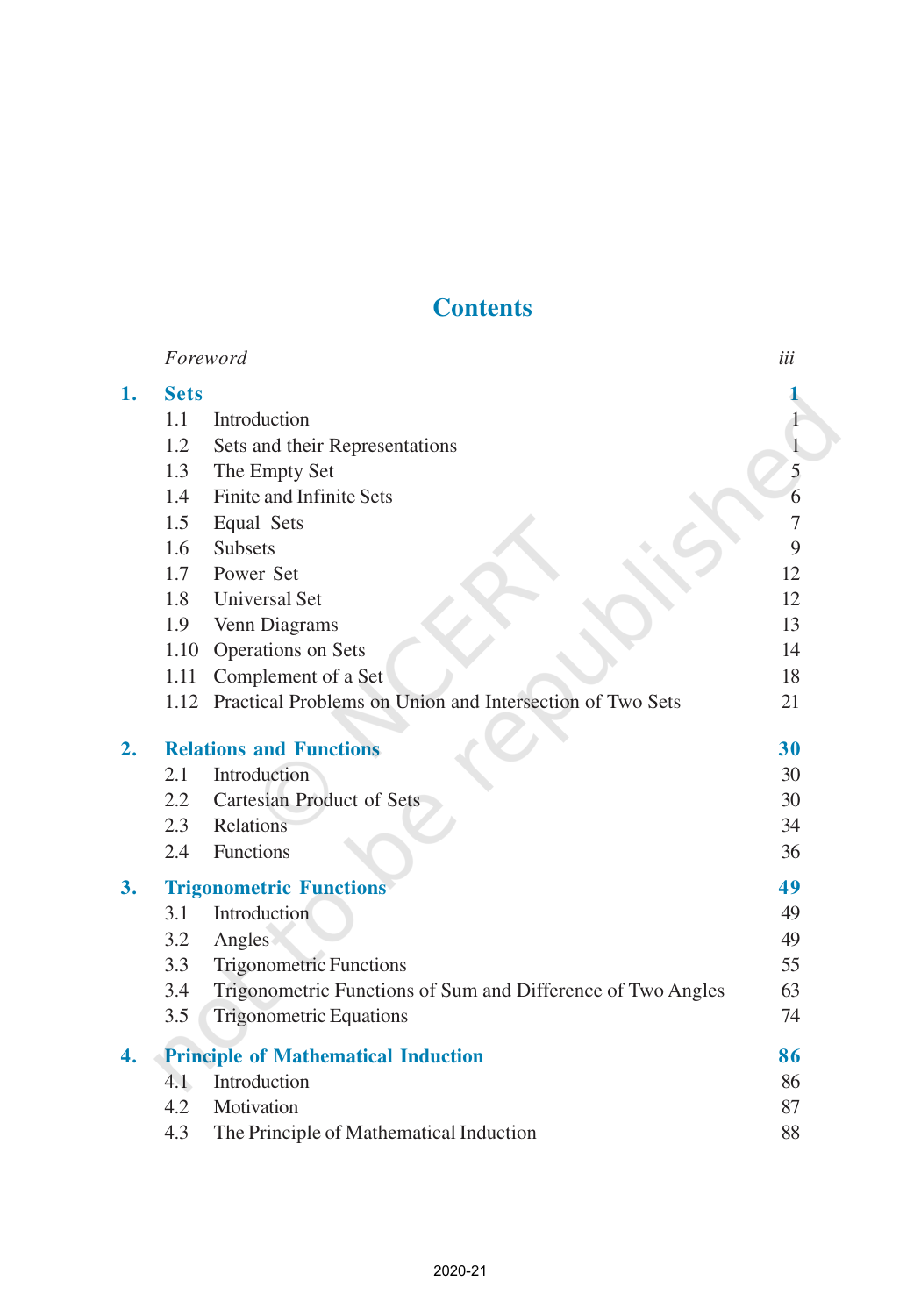| 5.  |      | <b>Complex Numbers and Quadratic Equations</b>                     | 97         |
|-----|------|--------------------------------------------------------------------|------------|
|     | 5.1  | Introduction                                                       | 97         |
|     | 5.2  | <b>Complex Numbers</b>                                             | 97         |
|     | 5.3  | Algebra of Complex Numbers                                         | 98         |
|     | 5.4  | The Modulus and the Conjugate of a Complex Number                  | 102        |
|     | 5.5  | Argand Plane and Polar Representation                              | 104        |
|     | 5.6  | Quadratic Equations                                                | 108        |
| 6.  |      | <b>Linear Inequalities</b>                                         | 116        |
|     | 6.1  | Introduction                                                       | 116        |
|     | 6.2  | Inequalities                                                       | 116        |
|     | 6.3  | Algebraic Solutions of Linear Inequalities in One Variable         |            |
|     |      | and their Graphical Representation                                 | 118        |
|     | 6.4  | Graphical Solution of Linear Inequalities in Two Variables         | 123        |
|     | 6.5  | Solution of System of Linear Inequalities in Two Variables         | 127        |
| 7.  |      | <b>Permutations and Combinations</b>                               | 134        |
|     | 7.1  | Introduction                                                       | 134        |
|     | 7.2  | Fundamental Principle of Counting                                  | 134        |
|     | 7.3  | Permutations                                                       | 138        |
|     | 7.4  | Combinations                                                       | 148        |
| 8.  |      | <b>Binomial Theorem</b>                                            | 160        |
|     |      |                                                                    |            |
|     | 8.1  | Introduction                                                       | 160        |
|     | 8.2  | Binomial Theorem for Positive Integral Indices                     | 160        |
|     | 8.3  | <b>General and Middle Terms</b>                                    | 167        |
| 9.  |      | <b>Sequences and Series</b>                                        | 177        |
|     | 9.1  | Introduction                                                       | 177        |
|     | 9.2  | Sequences                                                          | 177        |
|     | 9.3  | Series                                                             | 179        |
|     | 9.4  | Arithmetic Progression (A.P.)                                      | 181        |
|     | 9.5  | Geometric Progression (G.P.)                                       | 186        |
|     | 9.6  | Relationship Between A.M. and G.M.                                 | 191        |
|     | 9.7  | Sum to <i>n</i> terms of Special Series                            | 194        |
| 10. |      | <b>Straight Lines</b>                                              | 203        |
|     |      | 10.1 Introduction                                                  | 203        |
|     | 10.2 | Slope of a Line                                                    | 204        |
|     | 10.3 | Various Forms of the Equation of a Line                            | 212        |
|     | 10.4 | General Equation of a Line<br>10.5 Distance of a Point From a Line | 220<br>225 |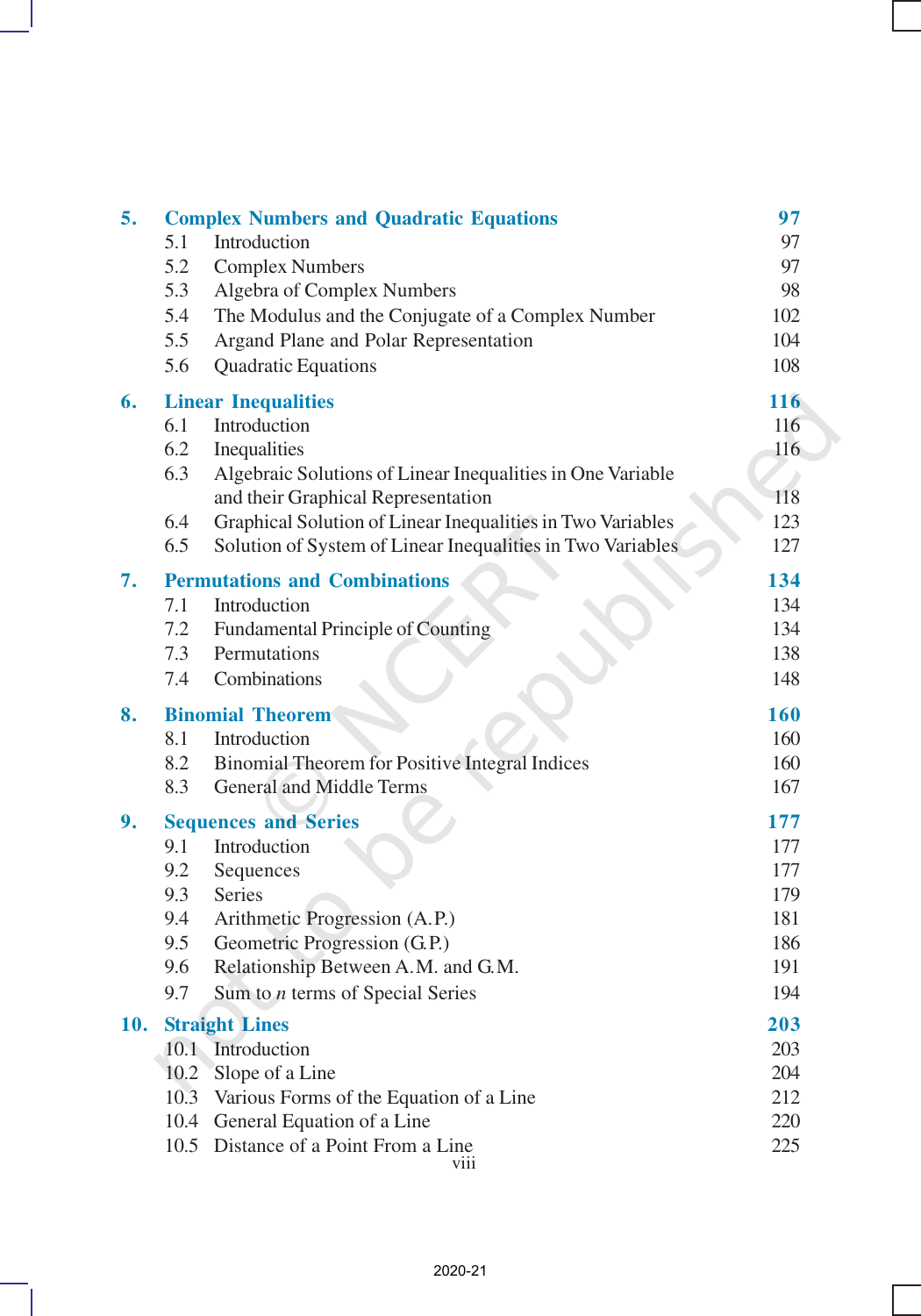| 11. | <b>Conic Sections</b>                             | 236 |
|-----|---------------------------------------------------|-----|
|     | 11.1 Introduction                                 | 236 |
|     | 11.2 Sections of a Cone                           | 236 |
|     | 11.3 Circle                                       | 239 |
|     | 11.4 Parabola                                     | 242 |
|     | 11.5 Ellipse                                      | 247 |
|     | 11.6 Hyperbola                                    | 255 |
| 12. | <b>Introduction to Three Dimensional Geometry</b> | 268 |
|     | 12.1 Introduction                                 | 268 |
|     | 12.2 Coordinate Axes and Coordinate Planes in     |     |
|     | Three Dimensional Space                           | 269 |
|     | 12.3 Coordinates of a Point in Space              | 269 |
|     | 12.4 Distance between Two Points                  | 271 |
|     | 12.5 Section Formula                              | 273 |
| 13. | <b>Limits and Derivatives</b>                     | 281 |
|     | 13.1 Introduction                                 | 281 |
|     | 13.2 Intuitive Idea of Derivatives                | 281 |
|     | 13.3 Limits                                       | 284 |
|     | 13.4 Limits of Trigonometric Functions            | 298 |
|     | 13.5 Derivatives                                  | 303 |
| 14. | <b>Mathematical Reasoning</b>                     | 321 |
|     | 14.1 Introduction                                 | 321 |
|     | 14.2 Statements                                   | 321 |
|     | 14.3 New Statements from Old                      | 324 |
|     | 14.4 Special Words/Phrases                        | 329 |
|     | 14.5 Implications                                 | 335 |
|     | 14.6 Validating Statements                        | 339 |
| 15. | <b>Statistics</b>                                 | 347 |
|     | 15.1 Introduction                                 | 347 |
|     | 15.2 Measures of Dispersion                       | 349 |
|     | 15.3 Range                                        | 349 |
|     | 15.4<br><b>Mean Deviation</b>                     | 349 |
|     | 15.5 Variance and Standard Deviation              | 361 |
|     | 15.6 Analysis of Frequency Distributions          | 372 |

ix